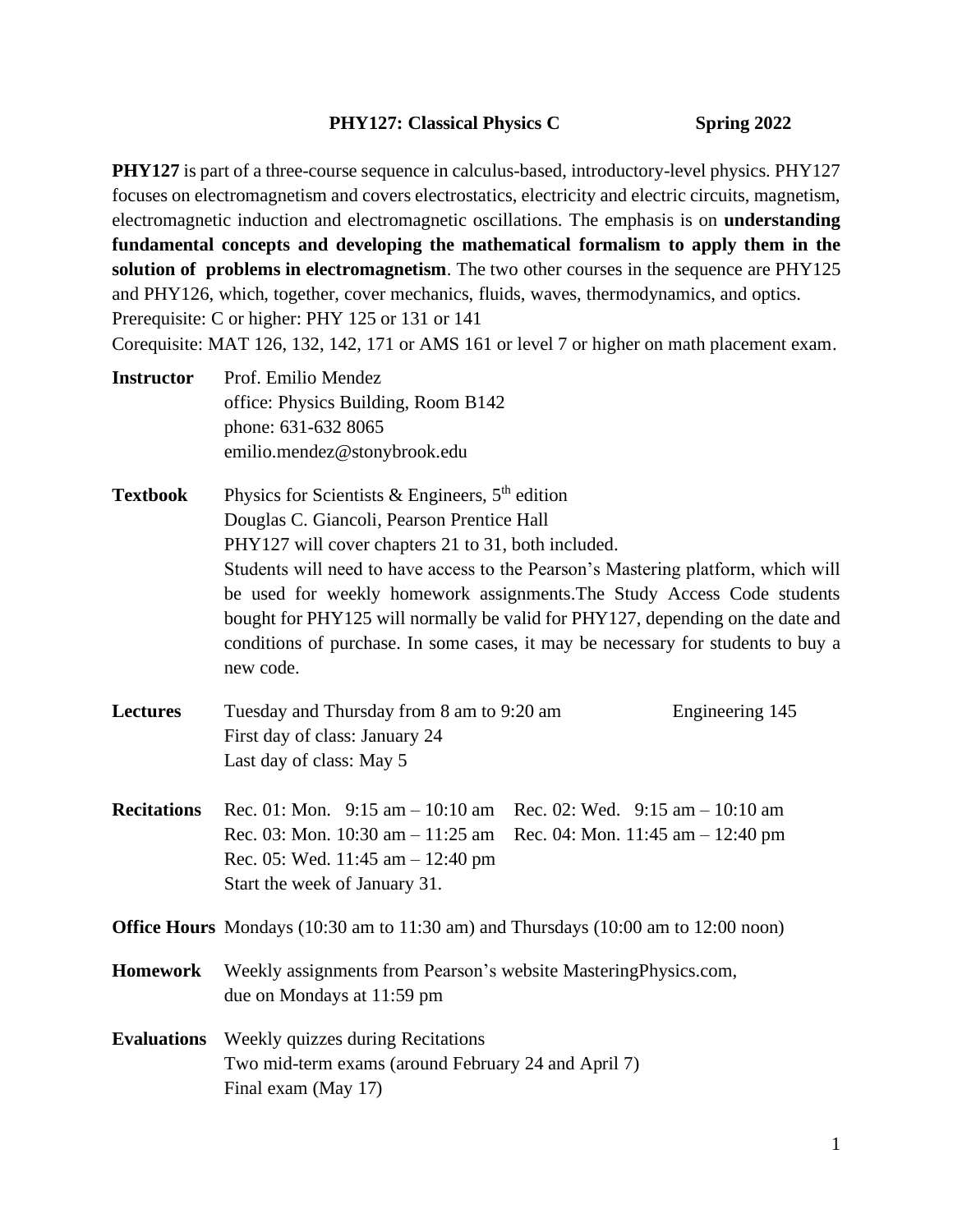**Blackboard** Used for course announcements, distribution of lecture material, and weekly homework assignments (via Blackboard-linked Pearson's Mastering)

### **Grades Numerical grade**

10% Homework; 15% Quizzes 40% Midterm Exams (20% each); 35% Final Exam 5% Dynamic Study Modules (extra credit)

There is **No Curve Grading** in this course

#### **Letter grade**

 $100 \ge A \ge 90$   $89 \ge A \ge 85$  $84 \geq B^+ \geq 80$   $79 \geq B \geq 75$   $74 \geq B \geq 70$  $69 \ge C^+ \ge 65$   $64 \ge C \ge 55$   $54 \ge C \ge 50$  $49 \ge D \ge 45$   $44 \ge F \ge 0$ 

### **Study Tips** (Adapted from Giancoli, p. xx)

Before class, read textbook sections to be covered in class; get familiar with vocabulary and notation. Do extra-credit Dynamic Study Module.

Attend all classes, both lectures and recitations. Watch recorded sessions if you couldn't come to class or would like to review some of the material.

After class, read textbook material covered in class, paying attention to main concepts, details and worked-out examples. Do homework problems corresponding to material covered that day in class.